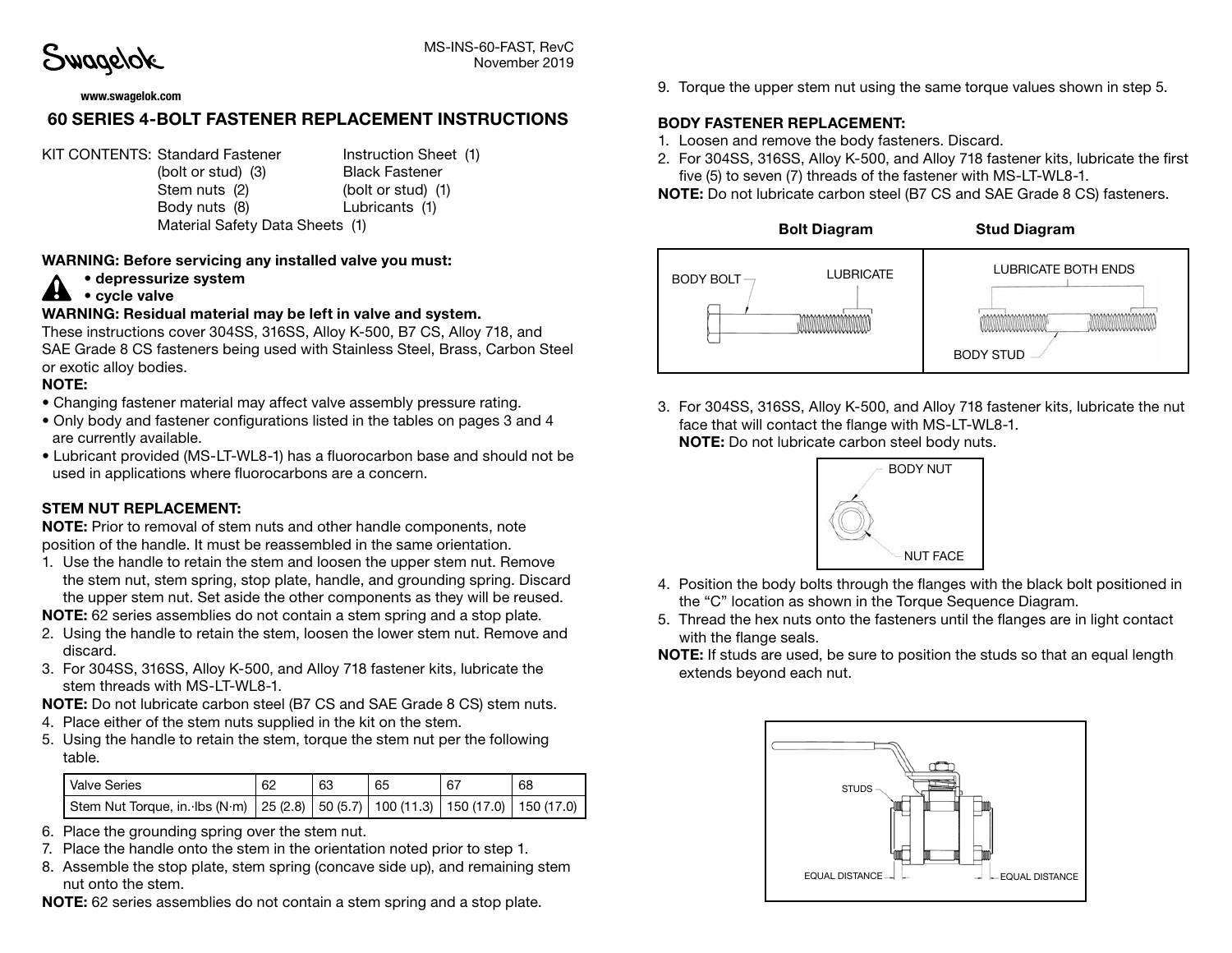- 6. Using the applicable Torque Chart, torque the fasteners to the value listed in Sequence Diagram, continuing on to the "B", "C", and then the "D" positioned bolt.
- 7. Repeat the sequence given in step 6 for the 2nd, 3rd, 4th, and 5th torque values listed in the applicable Torque Chart.

### Stem Nut Replacement Exploded View



 $\overline{C}$ 

3-Way

 $\begin{matrix} x \overline{x} \overline{x} \\ x \overline{x} \end{matrix}$ 

A





D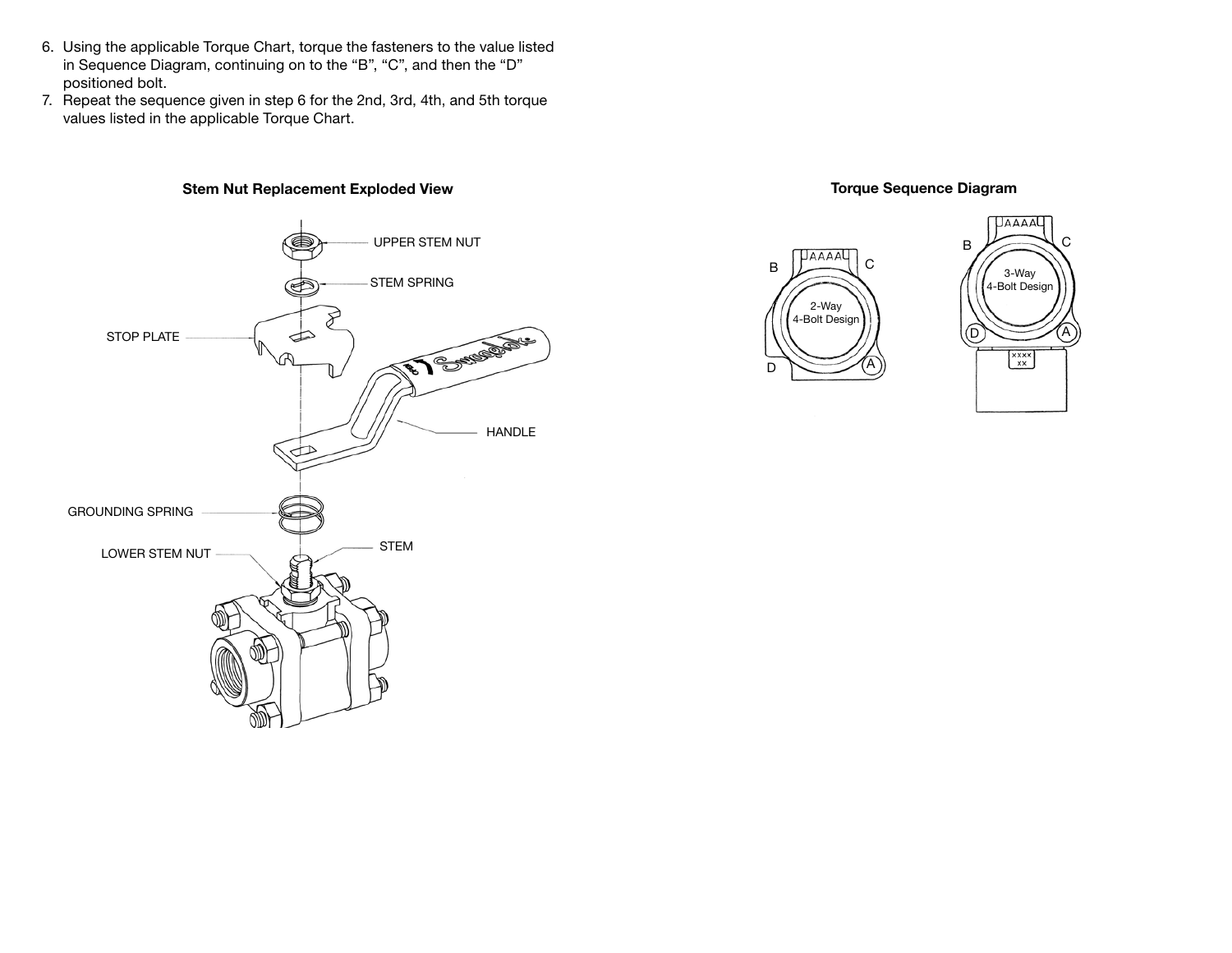### TORQUE CHARTS AND BODY FASTENER/NUT IDENTIFICATION

Body Fastener/Nut Identification – Studs are marked on the unthreaded shank (middle) of the stud. Bolts are marked on the top of the head. Nuts are marked on the nut face.

| <b>Fastener Material</b><br>(Bolt or Stud) | Marking                            | <b>Nut Material</b> | Marking                                                            |
|--------------------------------------------|------------------------------------|---------------------|--------------------------------------------------------------------|
| 304SS                                      | B8                                 | 303SS               | 303 or 8F                                                          |
| 316SS                                      | SS or B8M                          | 316SS               | 316 or 8M                                                          |
| Alloy K-500                                | $-MK-$                             | Alloy 405           | M5                                                                 |
| B7 CS                                      | B7                                 | Grade 2H CS         | 2H or 2HB                                                          |
| SAE Gr. 8 CS                               | six radial lines.<br>evenly spaced | SAE Gr. 8 CS        | A dot and a<br>radial line 60°<br>counterclockwise<br>from the dot |
| Alloy 718                                  | l 718                              | Alloy 625           | l 625                                                              |

# Torque Charts, in.·lbs (N·m)

Chart #1 - Stainless Steel Body (CF3M) Alloy 60D, Alloy C276

| Valve<br>Series | Fastener<br>Material                                                                  | 1st      | 2 <sub>nd</sub> | 3rd           | 4th           | 5th           |
|-----------------|---------------------------------------------------------------------------------------|----------|-----------------|---------------|---------------|---------------|
| 62              | 304SS or<br>316SS or alloy<br>K-500 or alloy<br>718 or B7 CS or<br>GR <sub>8</sub> CS | 5(0.57)  | 10(1.1)         | 20(2.3)       | 40 (4.5)      | 40 (4.5)      |
| 63              | 304SS or<br>316SS or alloy<br>K-500 or alloy<br>718 or B7 CS or<br>GR 8 CS            | 10(1.1)  | 20(2.3)         | 40 (4.5)      | 100<br>(11.3) | 100<br>(11.3) |
| 65              | 304SS or<br>316SS or alloy<br>K-500 or alloy<br>718 or B7 CS or<br>GR 8 CS            | 25(2.8)  | 50(5.7)         | 100<br>(11.3) | 300<br>(33.9) | 300<br>(33.9) |
| 67              | 304SS or<br>316SS or alloy<br>K-500 or B7 CS                                          | 35(4.0)  | 75 (8.5)        | 150<br>(17.0) | 300<br>(33.9) | 300<br>(33.9) |
| 67              | alloy 718 or<br>GR 8 CS                                                               | 35(4.0)  | 75 (8.5)        | 150<br>(17.0) | 400<br>(45.2) | 400<br>(45.2) |
| 68              | 304SS or<br>316SS or alloy<br>K-500 or B7 CS                                          | 40 (4.5) | 100<br>(11.3)   | 200<br>(22.6) | 500<br>(56.5) | 500<br>(56.5) |
| 68              | alloy 718 or<br>GR <sub>8</sub> CS                                                    | 40 (4.5) | 100<br>(11.3)   | 200<br>(22.6) | 600<br>(67.8) | 600<br>(67.8) |

#### Chart #2 - Brass Body (not available in 67 and 68 series)

| Valve<br><b>Series</b> | Fastener<br>Material             | 1st      | 2nd     | 3rd           | 4th           | 5th           |
|------------------------|----------------------------------|----------|---------|---------------|---------------|---------------|
| 62                     | 304SS or<br>316SS or GR 8<br>CS. | 5(0.57)  | 10(1.1) | 20(2.3)       | 30(3.4)       | 30(3.4)       |
| 63                     | 304SS or<br>316SS or GR 8<br>CS. | 10 (1.1) | 20(2.3) | 40(4.5)       | 60(6.8)       | 60(6.8)       |
| 65                     | 304SS or<br>316SS or GR 8<br>СS  | 25(2.8)  | 50(5.7) | 100<br>(11.3) | 180<br>(20.3) | 180<br>(20.3) |

# Chart #3 - Carbon Steel Body (WCB)

| Valve<br>Series | Fastener<br>Material            | 1st      | 2nd           | 3rd           | 4th           | 5th           |
|-----------------|---------------------------------|----------|---------------|---------------|---------------|---------------|
| 62              | 304SS or<br>316SS or GR 8<br>СS | 5(0.57)  | 10(1.1)       | 20(2.3)       | 40 (4.5)      | 40 (4.5)      |
| 63              | 304SS or<br>316SS or GR 8<br>СS | 10(1.1)  | 20(2.3)       | 40 (4.5)      | 100<br>(11.3) | 100<br>(11.3) |
| 65              | 304SS or<br>316SS or GR 8<br>СS | 25(2.8)  | 50(5.7)       | 100<br>(11.3) | 300<br>(33.9) | 300<br>(33.9) |
| 67              | 304SS or<br>316SS               | 35(4.0)  | 75 (8.5)      | 150<br>(17.0) | 300<br>(33.9) | 300<br>(33.9) |
| 67              | GR <sub>8</sub> CS              | 35(4.0)  | 75 (8.5)      | 150<br>(17.0) | 330<br>(37.3) | 330<br>(37.3) |
| 68              | 304SS or<br>316SS               | 40 (4.5) | 100<br>(11.3) | 200<br>(22.6) | 500<br>(56.5) | 500<br>(56.5) |
| 68              | GR 8 CS                         | 40 (4.5) | 100<br>(11.3) | 200<br>(22.6) | 575<br>(65.0) | 575<br>(65.0) |